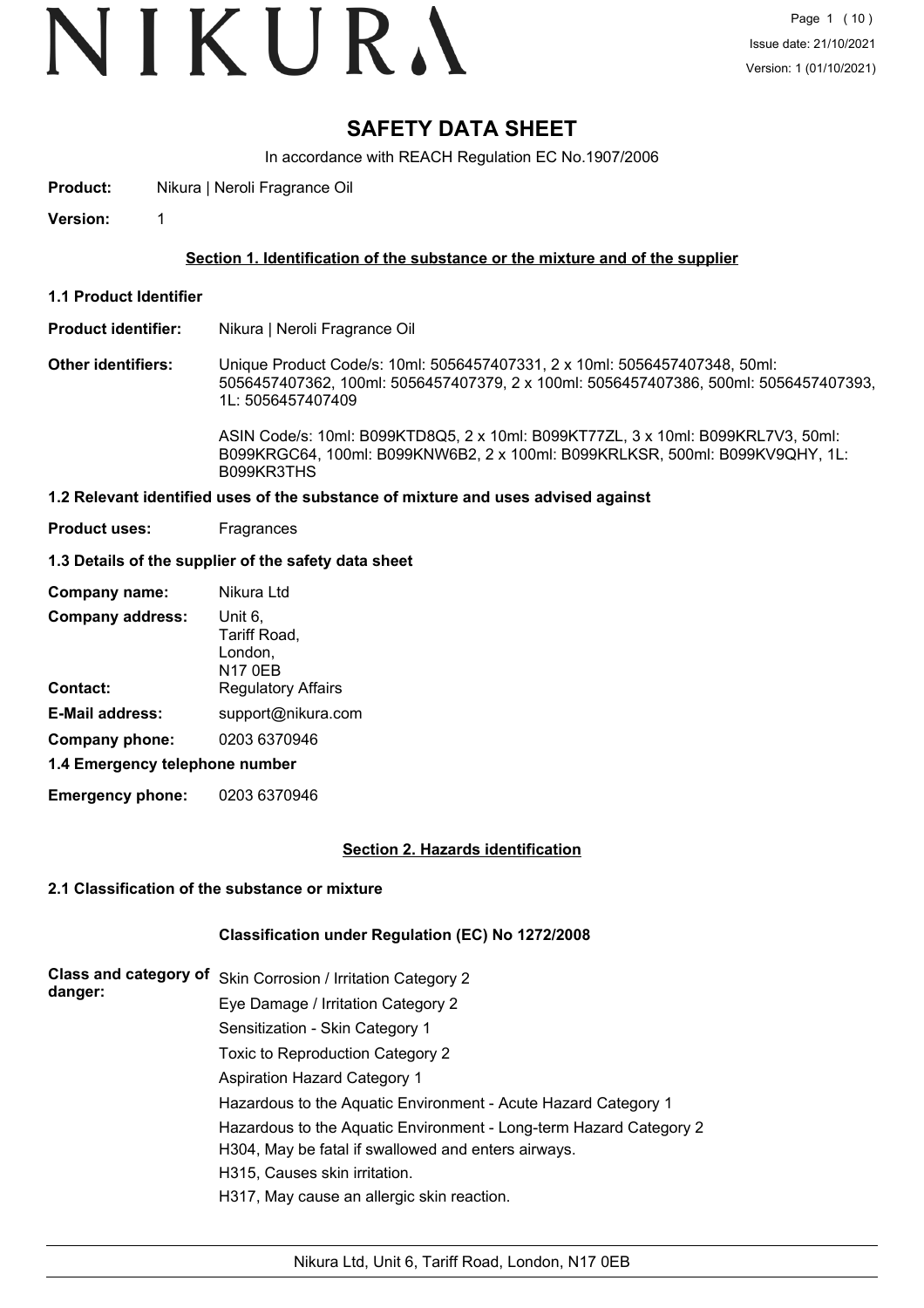# **SAFETY DATA SHEET**

In accordance with REACH Regulation EC No.1907/2006

| <b>Product:</b>                     | Nikura   Neroli Fragrance Oil                                                                                                                                                                                                                                                                                                                                                                                                                                                                                                                                                                                                                                                                                                                                                                                                                                                                                                                                                                                                                                                                                                                                                           |
|-------------------------------------|-----------------------------------------------------------------------------------------------------------------------------------------------------------------------------------------------------------------------------------------------------------------------------------------------------------------------------------------------------------------------------------------------------------------------------------------------------------------------------------------------------------------------------------------------------------------------------------------------------------------------------------------------------------------------------------------------------------------------------------------------------------------------------------------------------------------------------------------------------------------------------------------------------------------------------------------------------------------------------------------------------------------------------------------------------------------------------------------------------------------------------------------------------------------------------------------|
| <b>Version:</b>                     | 1                                                                                                                                                                                                                                                                                                                                                                                                                                                                                                                                                                                                                                                                                                                                                                                                                                                                                                                                                                                                                                                                                                                                                                                       |
| danger:                             | <b>Class and category of H319, Causes serious eye irritation.</b><br>H361, Suspected of damaging fertility or the unborn child (exposure route).<br>H400, Very toxic to aquatic life.<br>H411, Toxic to aquatic life with long lasting effects.                                                                                                                                                                                                                                                                                                                                                                                                                                                                                                                                                                                                                                                                                                                                                                                                                                                                                                                                         |
| 2.2 Label elements                  |                                                                                                                                                                                                                                                                                                                                                                                                                                                                                                                                                                                                                                                                                                                                                                                                                                                                                                                                                                                                                                                                                                                                                                                         |
|                                     | Classification under Regulation (EC) No 1272/2008                                                                                                                                                                                                                                                                                                                                                                                                                                                                                                                                                                                                                                                                                                                                                                                                                                                                                                                                                                                                                                                                                                                                       |
| Signal word:                        | Danger                                                                                                                                                                                                                                                                                                                                                                                                                                                                                                                                                                                                                                                                                                                                                                                                                                                                                                                                                                                                                                                                                                                                                                                  |
| <b>Hazard statements:</b>           | H304, May be fatal if swallowed and enters airways.<br>H315, Causes skin irritation.<br>H317, May cause an allergic skin reaction.<br>H319, Causes serious eye irritation.<br>H361, Suspected of damaging fertility or the unborn child (exposure route).<br>H400, Very toxic to aquatic life.<br>H411, Toxic to aquatic life with long lasting effects.                                                                                                                                                                                                                                                                                                                                                                                                                                                                                                                                                                                                                                                                                                                                                                                                                                |
| Supplemental<br>Information:        | EUH208, Contains Benzyl salicylate, Geranyl acetate, Nerolidol (isomer unspecified),<br>Terpinolene, alpha-Pinene, beta-Caryophyllene, beta-Pinene, I-Limonene. May produce an<br>allergic reaction.                                                                                                                                                                                                                                                                                                                                                                                                                                                                                                                                                                                                                                                                                                                                                                                                                                                                                                                                                                                    |
| <b>Precautionary</b><br>statements: | P261, Avoid breathing vapour or dust.<br>P264, Wash hands and other contacted skin thoroughly after handling.<br>P272, Contaminated work clothing should not be allowed out of the workplace.<br>P273, Avoid release to the environment.<br>P280, Wear protective gloves/eye protection/face protection.<br>P301/310, IF SWALLOWED: Immediately call a POISON CENTER or doctor/physician.<br>P302/352, IF ON SKIN: Wash with plenty of soap and water.<br>P305/351/338, IF IN EYES: Rinse cautiously with water for several minutes. Remove contact<br>lenses, if present and easy to do. Continue rinsing.<br>P308/313, IF exposed or concerned: Get medical advice/attention.<br>P331, Do not induce vomiting.<br>P333/313, If skin irritation or rash occurs: Get medical advice/attention.<br>P337/313, If eye irritation persists: Get medical advice/attention.<br>P362, Take off contaminated clothing and wash before reuse.<br>P391, Collect spillage.<br>P405, Store locked up.<br>P501, Dispose of contents/container to approved disposal site, in accordance with local<br>regulations.<br>P202, Do not handle until all safety precautions have been read and understood. |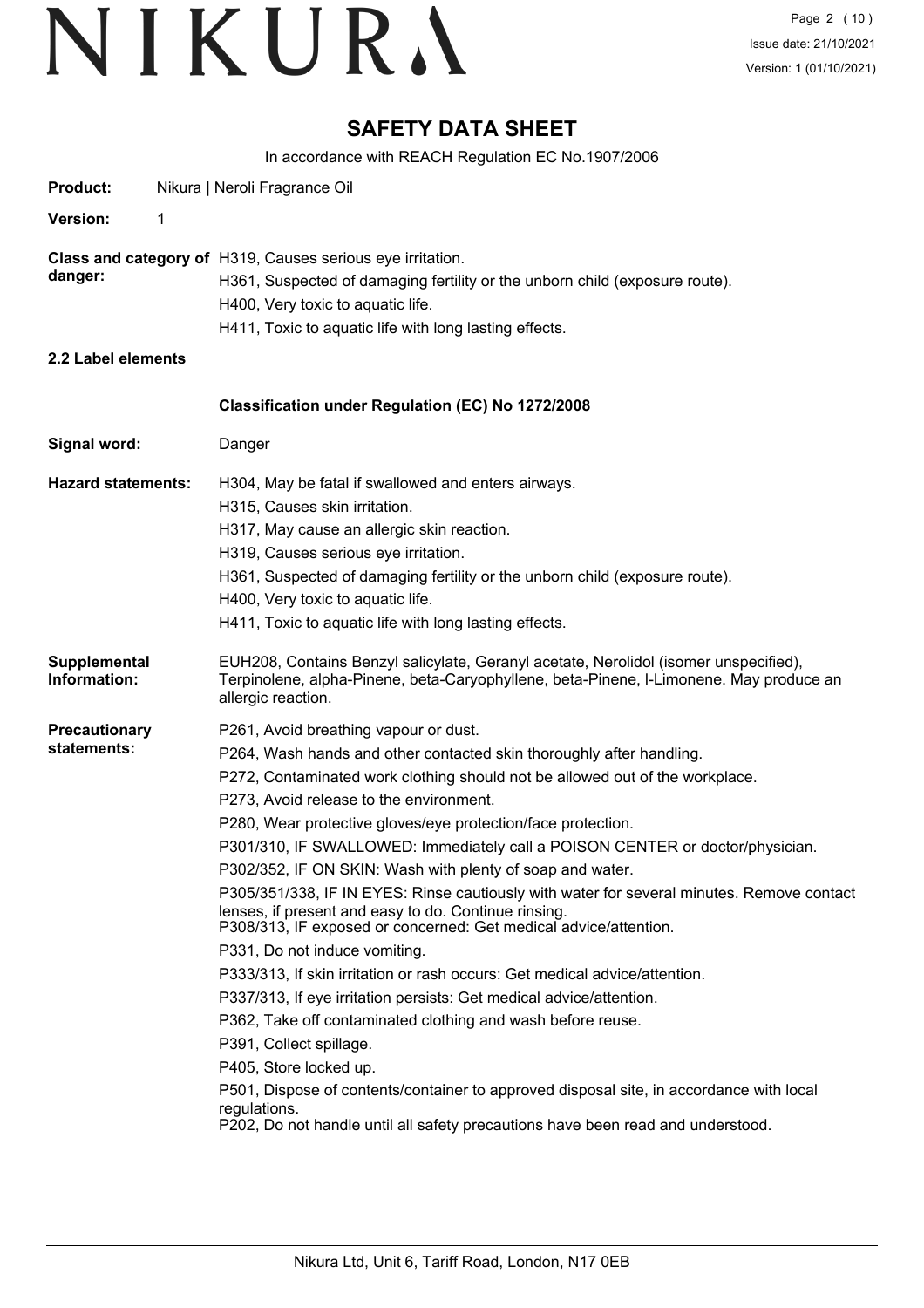# **SAFETY DATA SHEET**

In accordance with REACH Regulation EC No.1907/2006



### **Section 3. Composition / information on ingredients**

#### **3.2 Mixtures**

#### **Contains:**

| <b>Name</b>                        | <b>CAS</b> | <b>EC</b> | <b>REACH Registration</b><br>No. | %          | <b>Classification for</b><br>(CLP) 1272/2008                                                                                            |
|------------------------------------|------------|-----------|----------------------------------|------------|-----------------------------------------------------------------------------------------------------------------------------------------|
| <b>l</b> d-Limonene                | 5989-27-5  | 227-813-5 |                                  | 20-<50%    | Flam. Lig. 3-Skin Irrit.<br>2-Skin Sens. 1B-Asp.<br>Tox 1-Aquatic Acute 1-<br>Aquatic Chronic 3;<br>H226-H304-H315-<br>H317-H400-H412,- |
| <b>L</b> inalool                   | 78-70-6    | 201-134-4 |                                  | 10-<20%    | Skin Irrit. 2-Eye Irrit. 2-<br>Skin Sens. 1B;H315-<br>H317-H319.-                                                                       |
| Amyl salicylate                    | 2050-08-0  | 218-080-2 |                                  | $10 - 20%$ | Acute Tox. 4-Aquatic<br>Acute 1-Aquatic<br>Chronic 1;H302-H410.-                                                                        |
| Hydroxycitronellal                 | 107-75-5   | 203-518-7 |                                  | $10 - 20%$ | Eye Irrit. 2-Skin Sens.<br>1B;H317-H319,-                                                                                               |
| Methyl N-<br>methylanthranilate    | 85-91-6    | 201-642-6 |                                  | $5 - 10%$  | Aquatic Chronic 3;<br>H412,-                                                                                                            |
| p-Mentha-1,4-diene                 | 99-85-4    | 202-794-6 |                                  | $1 - 5%$   | Flam. Liq. 3-Repr. 2-<br>Asp. Tox 1;H226-H304-<br>H361,-                                                                                |
| Geranyl acetate                    | 105-87-3   | 203-341-5 |                                  | $1 - 5%$   | Skin Irrit, 2-Skin Sens.<br>1B-Aquatic Chronic 3;<br>H315-H317-H412.-                                                                   |
| Benzyl salicylate                  | 118-58-1   | 204-262-9 |                                  | $1 - 5%$   | Skin Sens. 1B-Aquatic<br>Chronic 3:H317-H412,-                                                                                          |
| Nerolidol (isomer<br>lunspecified) | 7212-44-4  | 230-597-5 |                                  | $1 - 5%$   | Skin Sens. 1B-Aquatic<br>Acute 1-Aquatic<br>Chronic 1;H317-H410,-                                                                       |
| II-Limonene                        | 5989-54-8  | 227-815-6 |                                  | $1 - 5%$   | Flam. Liq. 3-Skin Irrit.<br>2-Skin Sens. 1B-Asp.<br>Tox 1-Aquatic Acute 1-<br>Aquatic Chronic 3:<br>H226-H304-H315-<br>H317-H400-H412.- |
| lbeta-Pinene                       | 127-91-3   | 204-872-5 |                                  | $1 - 5%$   | Flam. Liq. 3-Skin Irrit.<br>2-Skin Sens. 1B-Asp.<br>Tox 1-Aquatic Acute 1-<br>Aquatic Chronic 1;<br>H226-H304-H315-<br>H317-H410.-      |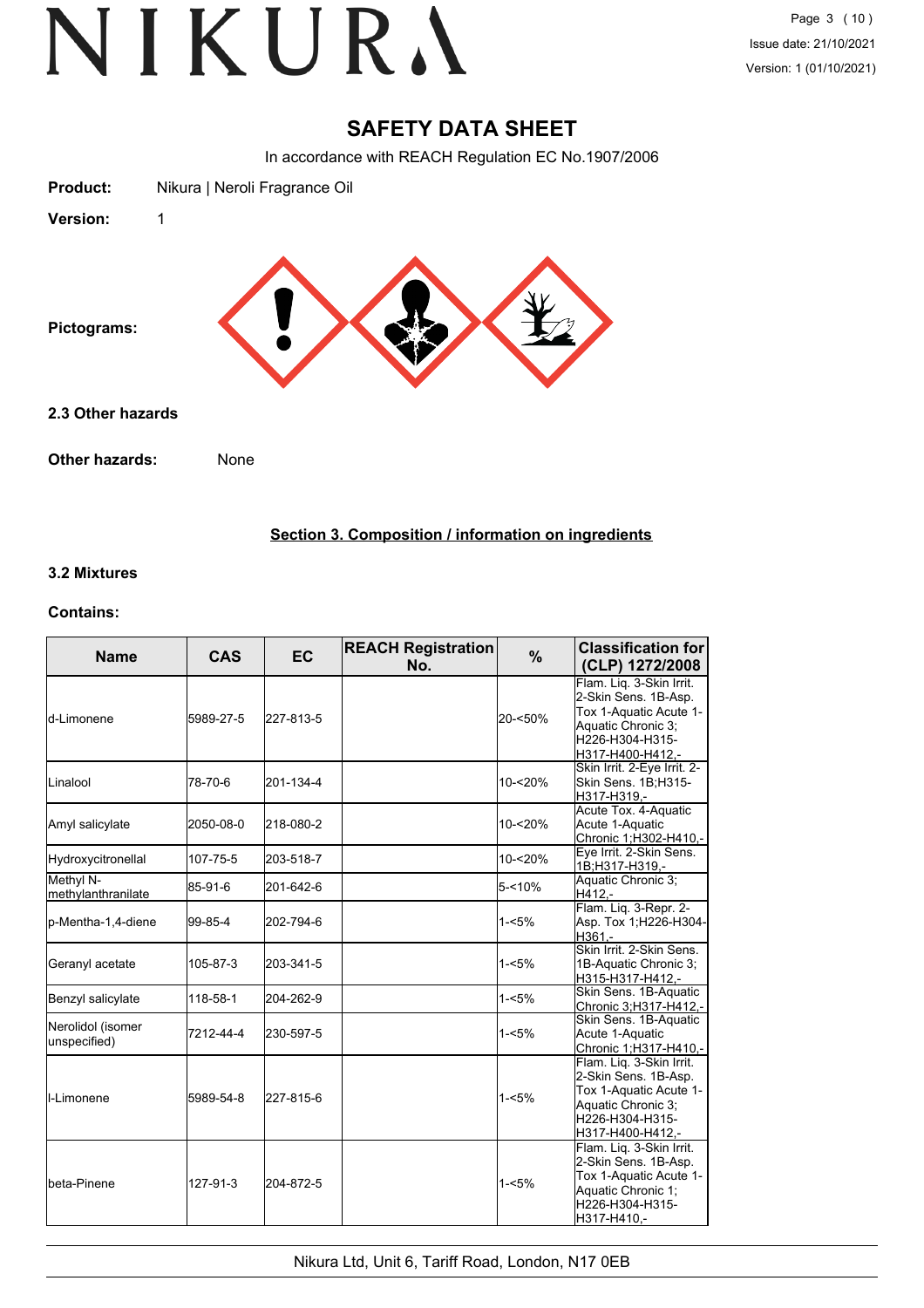# **SAFETY DATA SHEET**

In accordance with REACH Regulation EC No.1907/2006

**Product:** Nikura | Neroli Fragrance Oil

#### **Version:** 1

| p-Cymene           | 199-87-6 | 202-796-7 | $0.1 - 1\%$ | Flam. Liq. 3-Repr. 2-<br>Asp. Tox 1-Aquatic<br>Chronic 2;H226-H304-<br>H361-H411.-                                                                         |
|--------------------|----------|-----------|-------------|------------------------------------------------------------------------------------------------------------------------------------------------------------|
| alpha-Pinene       | 80-56-8  | 201-291-9 | $0.1 - 1\%$ | Flam. Lig. 3-Acute Tox.<br>l4-Skin Irrit, 2-Skin<br>Sens. 1B-Asp. Tox 1-<br>Aquatic Acute 1-<br>Aquatic Chronic 1;<br>lH226-H302-H304-<br>H315-H317-H410.- |
| Myrcene            | 123-35-3 | 204-622-5 | $0.1 - 1\%$ | Flam. Lig. 3-Skin Irrit.<br>2-Eye Irrit. 2-Asp. Tox<br>1-Aquatic Acute 1-<br>Aquatic Chronic 2;<br>H226-H304-H315-<br>H319-H400-H411.-                     |
| beta-Caryophyllene | 87-44-5  | 201-746-1 | $0.1 - 1\%$ | Skin Sens. 1B-Asp.<br>Tox 1-Aquatic Chronic<br>l4:H304-H317-H413.-                                                                                         |
| Terpinolene        | 586-62-9 | 209-578-0 | $0.1 - 1\%$ | Flam. Liq. 3-Skin Sens.<br>1B-Asp. Tox 1-Aquatic<br>Acute 1-Aquatic<br>Chronic 1;H226-H304-<br>IH317-H410.-                                                |

### **Substances with Community workplace exposure limits:**

Not Applicable

**Substances that are persistent, bioaccumulative and toxic or very persistent and very bioaccumulative, greater than 0.1%:**

Not Applicable

# **Section 4. First-aid measures**

#### **4.1 Description of first aid measures**

| Inhalation:    | Remove from exposure site to fresh air, keep at rest, and obtain medical attention.                                                 |
|----------------|-------------------------------------------------------------------------------------------------------------------------------------|
| Eye exposure:  | IF IN EYES: Rinse cautiously with water for several minutes. Remove contact lenses, if present<br>and easy to do. Continue rinsing. |
| Skin exposure: | IF ON SKIN: Wash with plenty of soap and water.                                                                                     |
| Ingestion:     | IF SWALLOWED: Immediately call a POISON CENTER or doctor/physician.                                                                 |

# **4.2 Most important symptoms and effects, both acute and delayed**

May be fatal if swallowed and enters airways.

Causes skin irritation.

May cause an allergic skin reaction.

Causes serious eye irritation.

Suspected of damaging fertility or the unborn child (exposure route).

# **4.3 Indication of any immediate medical attention and special treatment needed**

None expected, see Section 4.1 for further information.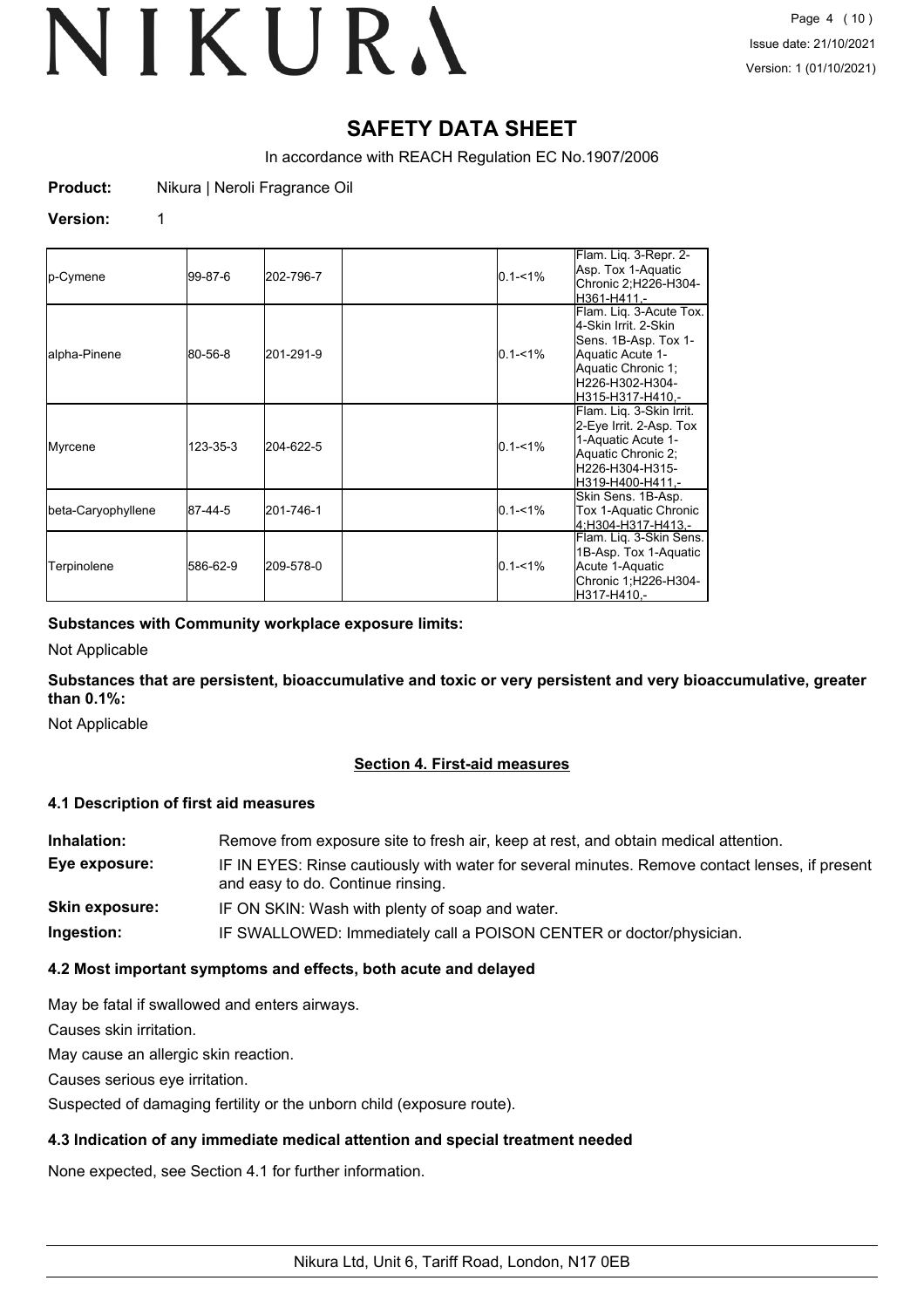# **SAFETY DATA SHEET**

In accordance with REACH Regulation EC No.1907/2006

**Product:** Nikura | Neroli Fragrance Oil

**Version:** 1

**SECTION 5: Firefighting measures**

#### **5.1 Extinguishing media**

Suitable media: Carbon dioxide, Dry chemical, Foam.

#### **5.2 Special hazards arising from the substance or mixture**

In case of fire, may be liberated: Carbon monoxide, Unidentified organic compounds.

#### **5.3 Advice for fire fighters:**

In case of insufficient ventilation, wear suitable respiratory equipment.

#### **Section 6. Accidental release measures**

#### **6.1 Personal precautions, protective equipment and emergency procedures:**

Avoid inhalation. Avoid contact with skin and eyes. See protective measures under Section 7 and 8.

#### **6.2 Environmental precautions:**

Keep away from drains, surface and ground water, and soil.

#### **6.3 Methods and material for containment and cleaning up:**

Remove ignition sources. Provide adequate ventilation. Avoid excessive inhalation of vapours. Contain spillage immediately by use of sand or inert powder. Dispose of according to local regulations.

#### **6.4 Reference to other sections:**

Also refer to sections 8 and 13.

#### **Section 7. Handling and storage**

#### **7.1 Precautions for safe handling:**

Keep away from heat, sparks, open flames and hot surfaces. - No smoking. Use personal protective equipment as required. Use in accordance with good manufacturing and industrial hygiene practices. Use in areas with adequate ventilation Do not eat, drink or smoke when using this product.

#### **7.2 Conditions for safe storage, including any incompatibilities:**

Store in a well-ventilated place. Keep container tightly closed. Keep cool. Ground/bond container and receiving equipment. Use explosion-proof electrical, ventilating and lighting equipment. Use only non-sparking tools. Take precautionary measures against static discharge.

### **7.3 Specific end use(s):**

Fragrances: Use in accordance with good manufacturing and industrial hygiene practices.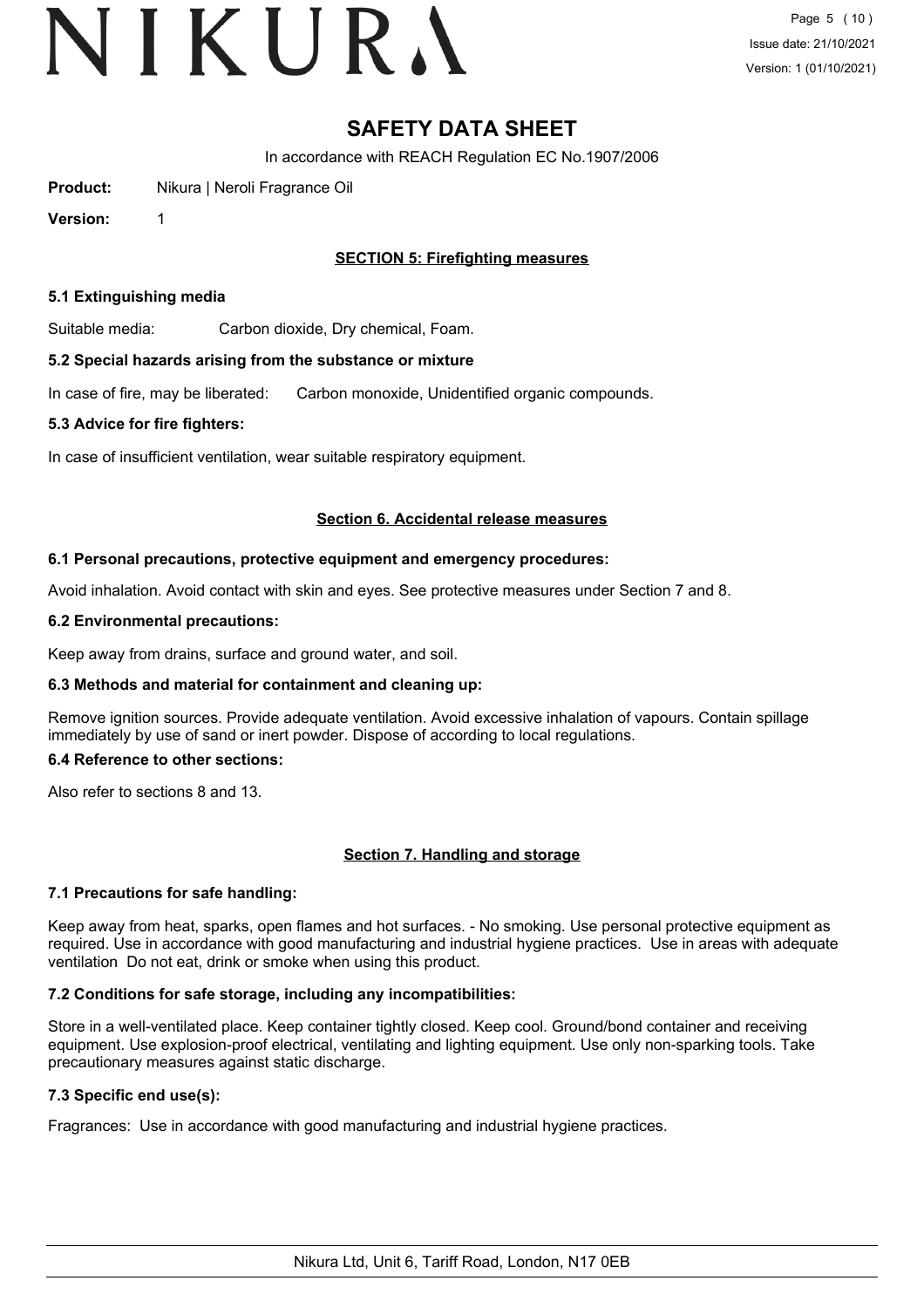# **SAFETY DATA SHEET**

In accordance with REACH Regulation EC No.1907/2006

**Product:** Nikura | Neroli Fragrance Oil

**Version:** 1

### **Section 8. Exposure controls/personal protection**

#### **8.1 Control parameters**

Workplace exposure limits: Not Applicable

# **8.2 Exposure Controls**

### **Eye / Skin Protection**

Wear protective gloves/eye protection/face protection

### **Respiratory Protection**

Under normal conditions of use and where adequate ventilation is available to prevent build up of excessive vapour, this material should not require special engineering controls. However, in conditions of high or prolonged use, or high temperature or other conditions which increase exposure, the following engineering controls can be used to minimise exposure to personnel: a) Increase ventilation of the area with local exhaust ventilation. b) Personnel can use an approved, appropriately fitted respirator with organic vapour cartridge or canisters and particulate filters. c) Use closed systems for transferring and processing this material.

Also refer to Sections 2 and 7.

# **Section 9. Physical and chemical properties**

# **9.1 Information on basic physical and chemical properties**

| Appearance:                                   | Not determined                               |
|-----------------------------------------------|----------------------------------------------|
| Odour:                                        | Not determined                               |
| <b>Odour threshold:</b>                       | Not determined                               |
| pH:                                           | Not determined                               |
| Melting point / freezing point:               | Not determined                               |
| Initial boiling point / range:                | Not determined                               |
| <b>Flash point:</b>                           | 107 °C                                       |
| <b>Evaporation rate:</b>                      | Not determined                               |
| Flammability (solid, gas):                    | Not determined                               |
| Upper/lower flammability or explosive limits: | Product does not present an explosion hazard |
| Vapour pressure:                              | Not determined                               |
| Vapour density:                               | Not determined                               |
| <b>Relative density:</b>                      | Not determined                               |
| Solubility(ies):                              | Insoluble in water.                          |
| Partition coefficient: n-octanol/water:       | Not determined                               |
| Auto-ignition temperature:                    | Not determined                               |
| <b>Decomposition temperature:</b>             | Not determined                               |
| <b>Viscosity:</b>                             | Not determined                               |
| <b>Explosive properties:</b>                  | Not expected                                 |
| <b>Oxidising properties:</b>                  | Not expected                                 |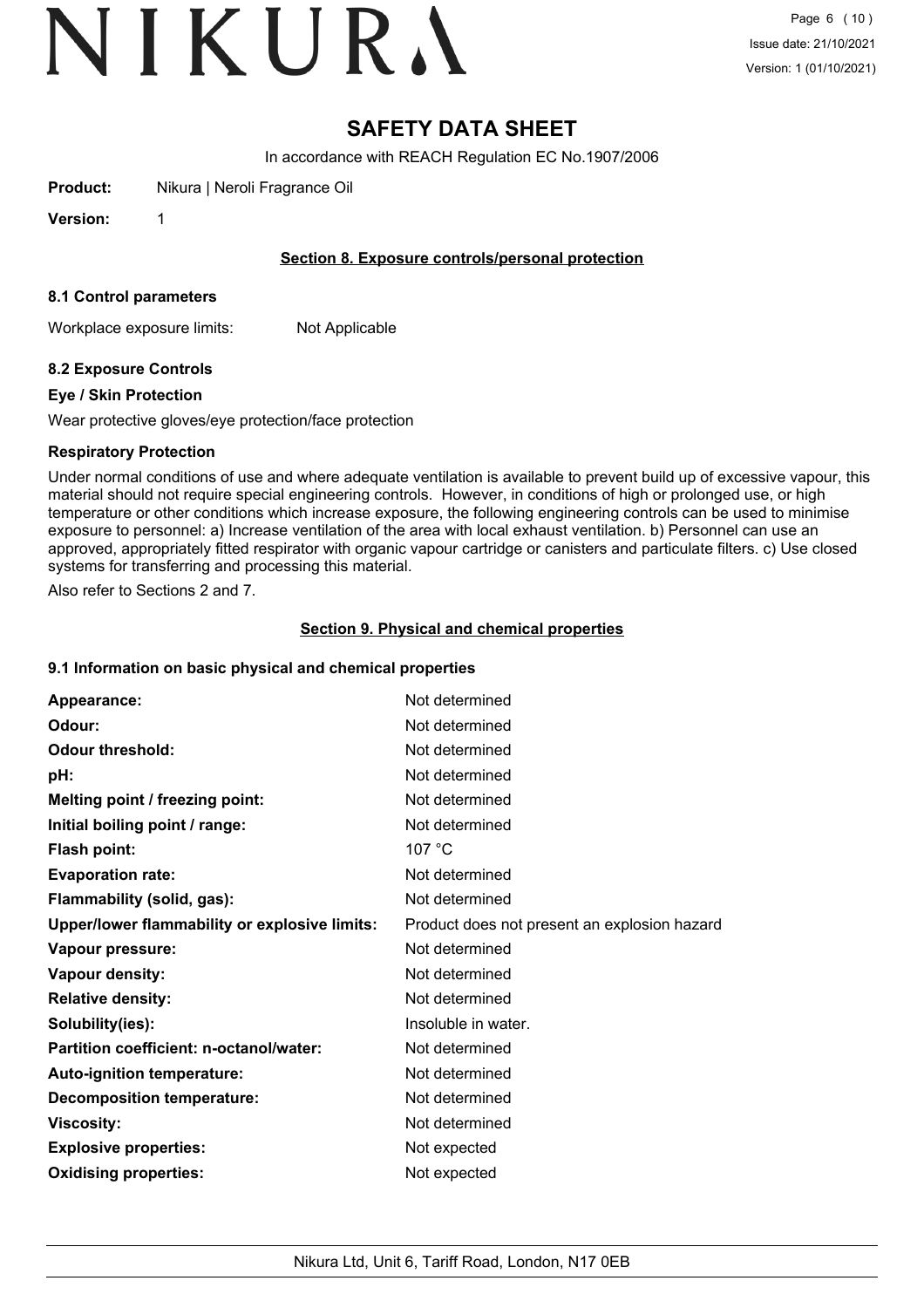# **SAFETY DATA SHEET**

In accordance with REACH Regulation EC No.1907/2006

**Product:** Nikura | Neroli Fragrance Oil

**Version:** 1

**9.2 Other information:** None available

# **Section 10. Stability and reactivity**

### **10.1 Reactivity:**

Presents no significant reactivity hazard, by itself or in contact with water.

### **10.2 Chemical stability:**

Good stability under normal storage conditions.

### **10.3 Possibility of hazardous reactions:**

Not expected under normal conditions of use.

### **10.4 Conditions to avoid:**

Avoid extreme heat.

# **10.5 Incompatible materials:**

Avoid contact with strong acids, alkalis or oxidising agents.

# **10.6 Hazardous decomposition products:**

Not expected.

# **Section 11. Toxicological information**

#### **11.1 Information on toxicological effects**

This mixture has not been tested as a whole for health effects. The health effects have been calculated using the methods outlined in Regulation (EC) No 1272/2008 (CLP).

| <b>Acute Toxicity:</b>                    | Based on available data the classification criteria are not met. |
|-------------------------------------------|------------------------------------------------------------------|
| <b>Acute Toxicity Oral</b>                | >5000                                                            |
| <b>Acute Toxicity Dermal</b>              | Not Applicable                                                   |
| <b>Acute Toxicity Inhalation</b>          | Not Available                                                    |
| <b>Skin corrosion/irritation:</b>         | Skin Corrosion / Irritation Category 2                           |
| Serious eye damage/irritation:            | Eye Damage / Irritation Category 2                               |
| <b>Respiratory or skin sensitisation:</b> | Sensitization - Skin Category 1                                  |
| Germ cell mutagenicity:                   | Based on available data the classification criteria are not met. |
| Carcinogenicity:                          | Based on available data the classification criteria are not met. |
| <b>Reproductive toxicity:</b>             | Toxic to Reproduction Category 2                                 |
| <b>STOT-single exposure:</b>              | Based on available data the classification criteria are not met. |
| <b>STOT-repeated exposure:</b>            | Based on available data the classification criteria are not met. |
| <b>Aspiration hazard:</b>                 | <b>Aspiration Hazard Category 1</b>                              |

**Information about hazardous ingredients in the mixture**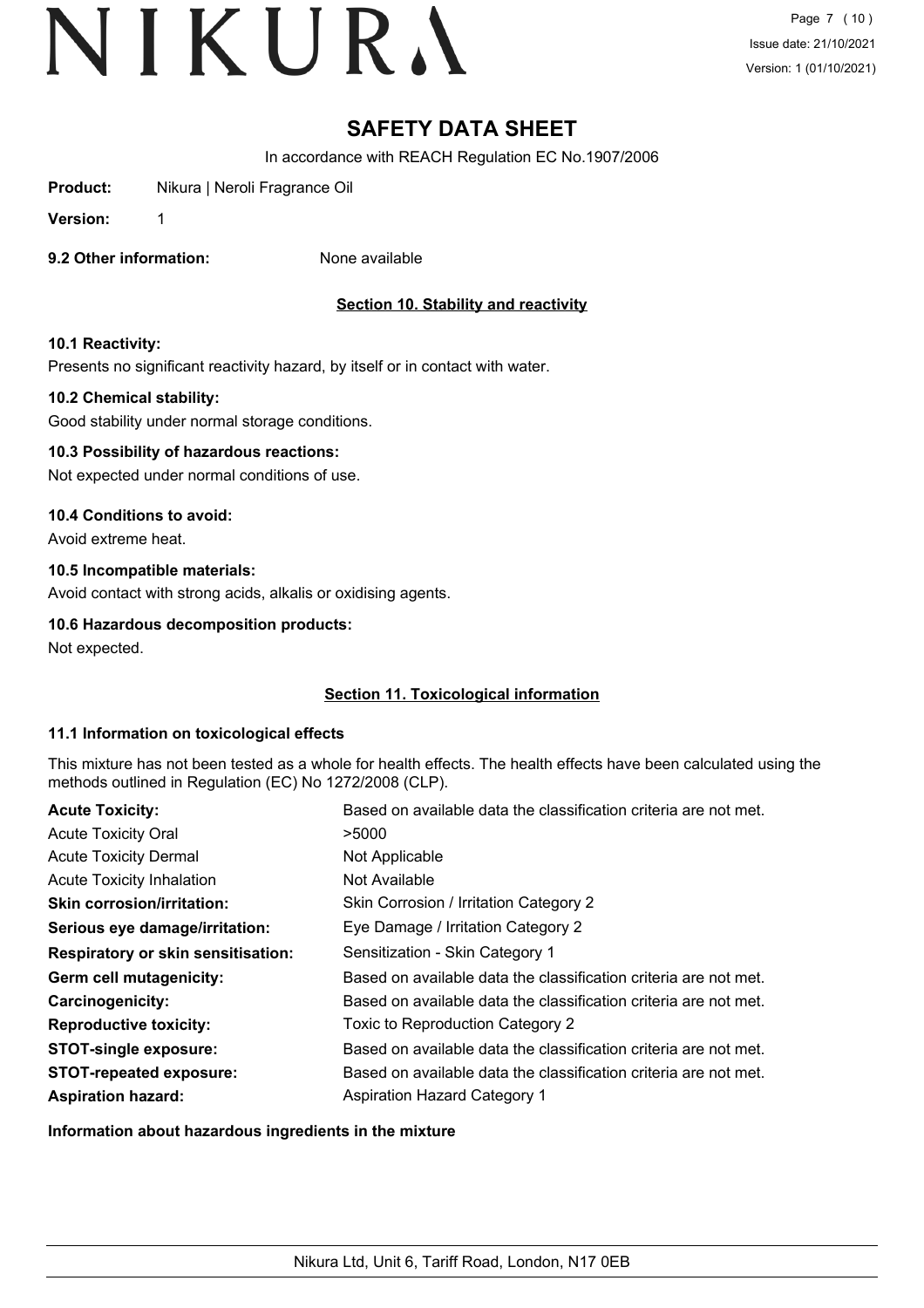# **SAFETY DATA SHEET**

In accordance with REACH Regulation EC No.1907/2006

**Product:** Nikura | Neroli Fragrance Oil

#### **Version:** 1

| Ingredient      | CAS       | EC                | LD50/ATE Oral | LD50/ATE<br>Dermal | LC50/ATE<br><b>Inhalation</b> | <b>LC50</b><br>Route     |
|-----------------|-----------|-------------------|---------------|--------------------|-------------------------------|--------------------------|
| Amyl salicylate | 2050-08-0 | $ 218 - 080 - 2 $ | 2000          | Not available      | Not available                 | <b>Not</b><br>lavailable |

Refer to Sections 2 and 3 for additional information.

# **Section 12. Ecological information**

# **12.1 Toxicity:**

Very toxic to aquatic life.

Toxic to aquatic life with long lasting effects.

**12.2 Persistence and degradability:** Not available **12.3 Bioaccumulative potential:** Not available

**12.4 Mobility in soil:** Not available

# **12.5 Results of PBT and vPvB assessment:**

This substance does not meet the PBT/vPvB criteria of REACH, annex XIII.

**12.6 Other adverse effects:** Not available

# **Section 13. Disposal considerations**

# **13.1 Waste treatment methods:**

Dispose of in accordance with local regulations. Avoid disposing into drainage systems and into the environment. Empty containers should be taken to an approved waste handling site for recycling or disposal.

# **Section 14. Transport information**

| 14.1 UN number:                                                               | UN3082                                                                                                    |  |  |
|-------------------------------------------------------------------------------|-----------------------------------------------------------------------------------------------------------|--|--|
| 14.2 UN Proper Shipping Name:                                                 | ENVIRONMENTALLY HAZARDOUS SUBSTANCE, LIQUID, N.O.S. (Amyl)<br>salicylate, Nerolidol (isomer unspecified)) |  |  |
| 14.3 Transport hazard class(es):                                              | 9                                                                                                         |  |  |
| <b>Sub Risk:</b>                                                              | -                                                                                                         |  |  |
| 14.4. Packing Group:                                                          | Ш                                                                                                         |  |  |
| <b>14.5 Environmental hazards:</b>                                            | This is an environmentally hazardous substance.                                                           |  |  |
| 14.6 Special precautions for user:                                            | None additional                                                                                           |  |  |
| 14.7 Transport in bulk according to Annex II of MARPOL73/78 and the IBC Code: |                                                                                                           |  |  |

Not applicable

# **Section 15. Regulatory information**

# **15.1 Safety, health and environmental regulations/legislation specific for the substance or mixture** None additional

# **15.2 Chemical Safety Assessment**

A Chemical Safety Assessment has not been carried out for this product.

Nikura Ltd, Unit 6, Tariff Road, London, N17 0EB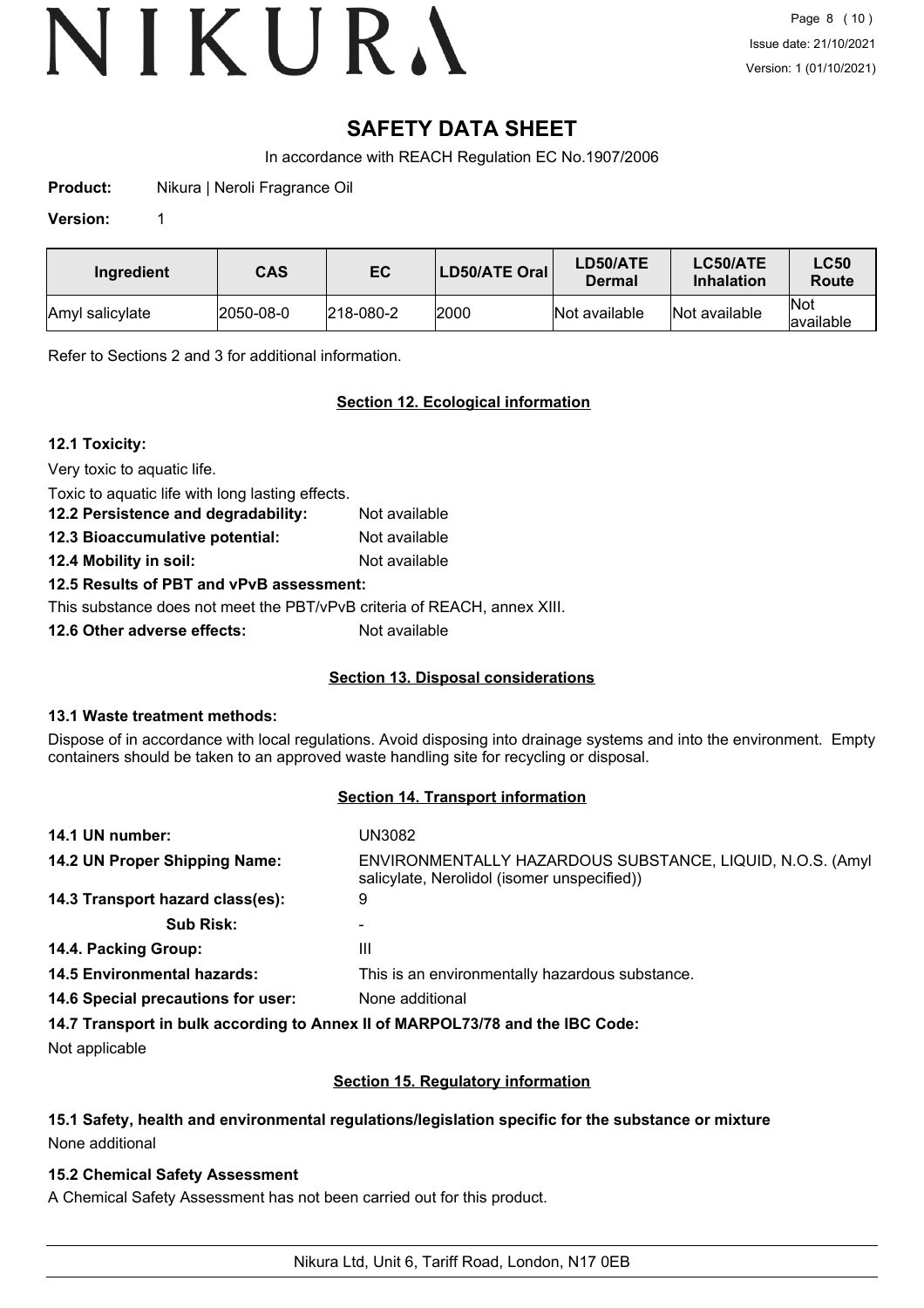# **SAFETY DATA SHEET**

In accordance with REACH Regulation EC No.1907/2006

| Product: | Nikura   Neroli Fragrance Oil |
|----------|-------------------------------|
|----------|-------------------------------|

**Version:** 1

**Section 16. Other information**

| <b>Concentration % Limits:</b>  | EH A1=55.74% EH C2=11.35% EH C3=1.12% EH C4=42.14% SCI 2=22.<br>90% EDI 2=29.87% SS 1=4.85% REP 2=64.70% AH 1=32.77% |
|---------------------------------|----------------------------------------------------------------------------------------------------------------------|
| <b>Total Fractional Values:</b> | EH A1=1.79 EH C2=8.81 EH C3=89.57 EH C4=2.37 SCI 2=4.37 EDI 2=3.<br>35 SS 1=20.63 REP 2=1.55 AH 1=3.05               |
| Key to revisions:               |                                                                                                                      |

Not applicable

#### **Key to abbreviations:**

| <b>Abbreviation</b> | <b>Meaning</b>                                                            |
|---------------------|---------------------------------------------------------------------------|
| Acute Tox. 4        | Acute Toxicity - Oral Category 4                                          |
| Aquatic Acute 1     | Hazardous to the Aquatic Environment - Acute Hazard Category 1            |
| Aquatic Chronic 1   | Hazardous to the Aquatic Environment - Long-term Hazard Category 1        |
| Aquatic Chronic 2   | Hazardous to the Aquatic Environment - Long-term Hazard Category 2        |
| Aquatic Chronic 3   | Hazardous to the Aquatic Environment - Long-term Hazard Category 3        |
| Aquatic Chronic 4   | Hazardous to the Aquatic Environment - Long-term Hazard Category 4        |
| Asp. Tox 1          | Aspiration Hazard Category 1                                              |
| Eye Irrit. 2        | Eye Damage / Irritation Category 2                                        |
| Flam. Liq. 3        | Flammable Liquid, Hazard Category 3                                       |
| H226                | Flammable liquid and vapour.                                              |
| H302                | Harmful if swallowed.                                                     |
| H304                | May be fatal if swallowed and enters airways.                             |
| H315                | Causes skin irritation.                                                   |
| H317                | May cause an allergic skin reaction.                                      |
| H319                | Causes serious eye irritation.                                            |
| H361                | Suspected of damaging fertility or the unborn child (exposure route).     |
| H400                | Very toxic to aquatic life.                                               |
| H410                | Very toxic to aquatic life with long lasting effects.                     |
| H411                | Toxic to aquatic life with long lasting effects.                          |
| H412                | Harmful to aquatic life with long lasting effects.                        |
| H413                | May cause long lasting harmful effects to aquatic life.                   |
| P202                | Do not handle until all safety precautions have been read and understood. |
| P210                | Keep away from heat, sparks, open flames and hot surfaces. - No smoking.  |
| P233                | Keep container tightly closed.                                            |
| P240                | Ground/bond container and receiving equipment.                            |
| P241                | Use explosion-proof electrical, ventilating and lighting equipment.       |
| P242                | Use only non-sparking tools.                                              |
| P243                | Take precautionary measures against static discharge.                     |
| P261                | Avoid breathing vapour or dust.                                           |
| P264                | Wash hands and other contacted skin thoroughly after handling.            |
| P270                | Do not eat, drink or smoke when using this product.                       |